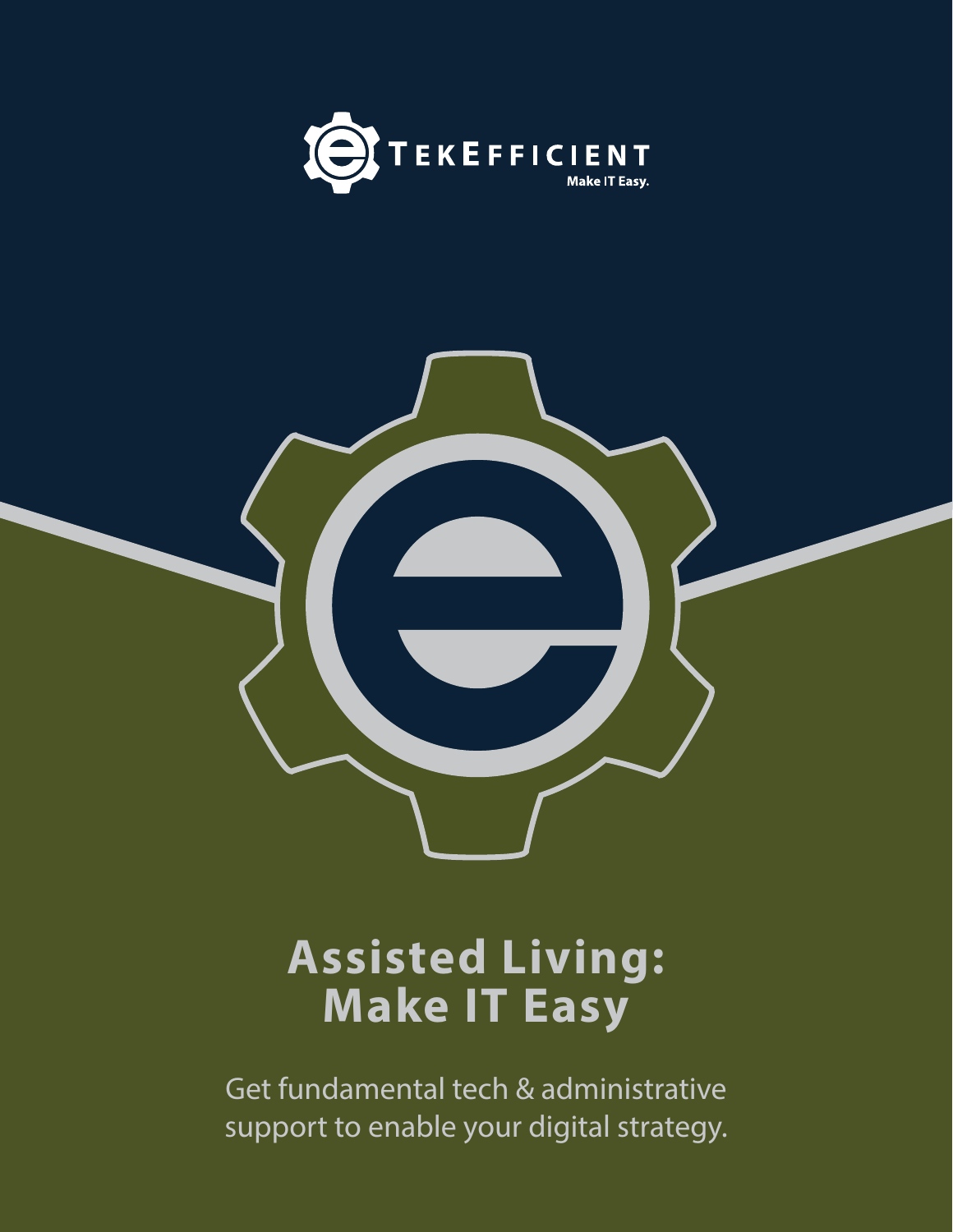



**Make IT Easy for Your Assisted Living Organization.**

# **Tech demands on assisted-living facilities are more intense than ever, leaving operators scrambling. Let TekEfficient help you achieve IT success.**

The latest [McKnights Senior Living survey](https://www.mcknightsseniorliving.com/home/news/senior-living-occupancy-increases-for-third-quarter-in-a-row-led-by-assisted-living/) shows assisted living facility occupancy at 80.6%, third consecutive quarterly increase. And, [Fox Group](https://www.foxgrp.com/long-term-care/senior-living-technology-trends/) has identified this influx as a different kind of occupant, one with specific technology expectations as opposed to the tech-averse tenant of previous decades.

# **That's just the start of the latest wave of tech demands.**

- Increasing government regulation on data privacy
- Virtual engagement expectations of the patient's loved ones
- Rising popularity of telemedicine, IoT, wearable technology
- Skyrocketing network demands from more connected devices
- IT agility changes in technology and new-patient preferences

Operators like you face an intimidating list of new tech initiatives without the necessary increase in tech resources to get them done - and get them done right.

# **TekEfficient's experienced tech brokers are a perfect way to extend your IT capabilities without adding cost.**

- Like a real estate buyer's agent, retain our brokers at no cost to you.
- Together, we will establish your tech goals and requirements.
- TekEfficient then gets to work finding the right tech for you.
- When we have found your solution, TekEfficient is paid by the "seller" - in this case, the technology supplier/s you choose.

**[CHECK OUT OUR ASSISTED](https://tekefficient.com/assisted-living-technology/)  [LIVING TECH RESOURCES](https://tekefficient.com/assisted-living-technology/) [PORTAL ON TEKEFFICIENT.COM](https://tekefficient.com/assisted-living-technology/)**



# **GET THE ESSENTIALS ON OUR ASSISTED LIVING QR PAGE**



**MAKE**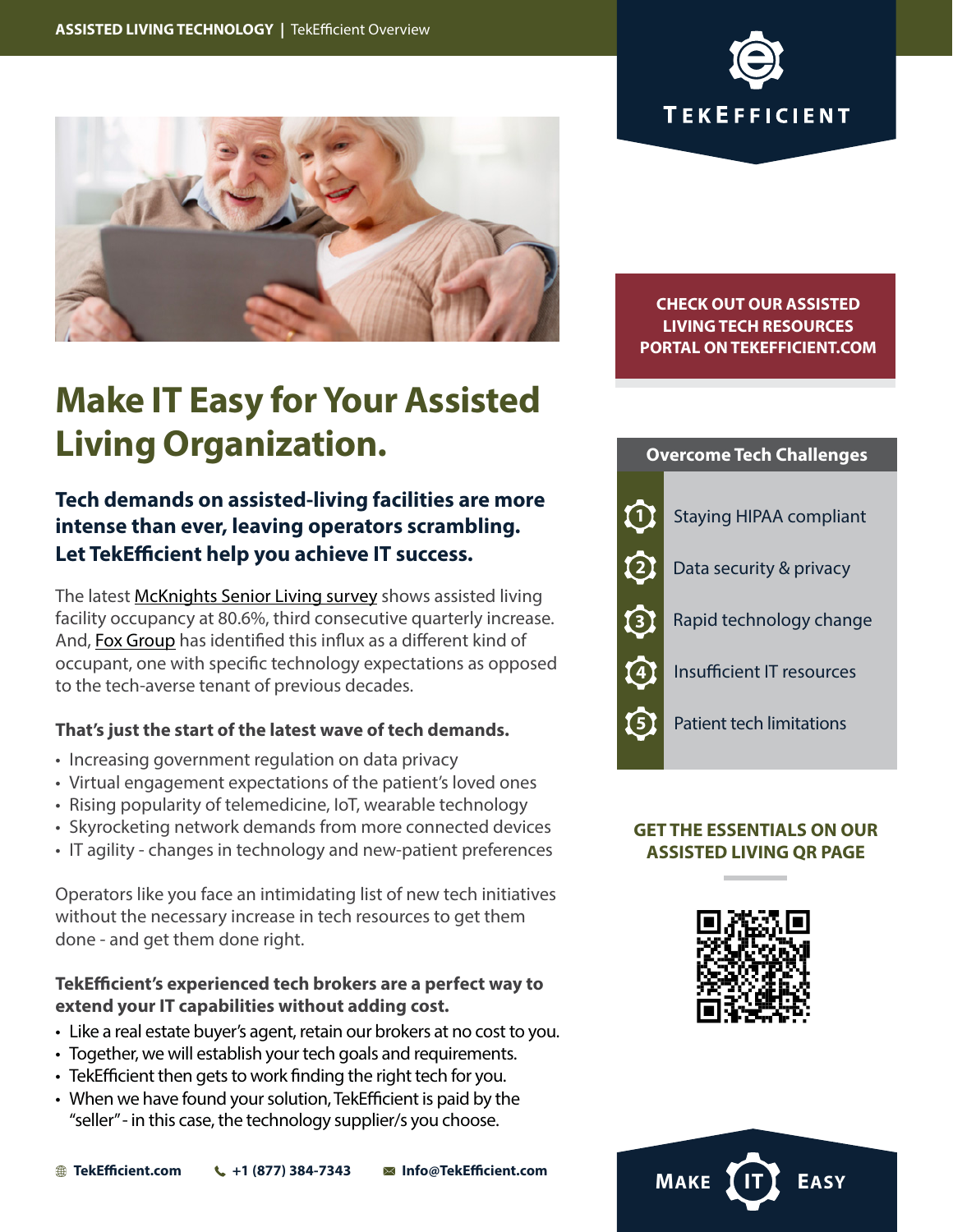



### **[SCHEDULE YOUR DISCOVERY](https://tekefficient.com/restaurant-technology/)  CALL TODAY & GET STARTED!**

# **1 2 3** Schedule a 30-minute discovery call Retain a TekEfficient broker at no cost to you. We own tech requirements gathering & assessments **5 Steps to Tech Success 4** We handle tech sourcing & supplier negotiation **5** We coordinate contracts & project implemention

### **GET THE ESSENTIALS ON OUR ASSISTED LIVING QR PAGE**



**MAKE** 

# **TekEfficient Helps Assisted Living Companies Get the Most from Their Technology.**

# **IT foundation assessment -- reduce spend by 35% or more**

- Inventory existing tech & telecom services, contracts
- Deep dive on network foundation capacity, security, reliability
- Analyze utilization, value & spend keep/modify/kill output
- Quantify total savings with resulting tool set, gap analysis

# **Tech infrastructure planning -- for new and growing facilities**

- Tech & telecom capacity planning, project management
- Collaborate with developers & general contractors
- Vendor RFP/bid acquisition, processing, recommendations
- Roadmap development, implementation

# **Communications -- sourcing and vendor management**

- Telecom sourcing, negotiation, vendor management
- Internet sourcing, negotiation, vendor management
- VoIP/UCaaS sourcing, negotiation, vendor managment
- Low-volt cabling sourcing, negotiation, vendor management

### **Healthcare-specific IT products and services**

- Telemedicine readiness assessment, planning, sourcing
- HIPAA-compliance assessment, planning, sourcing
- Patient-enhancement technology ideation

# **Other IT products and services**

- Supplemental IT staff and support: perm, temp, level 1 help
- Immersive content technologies
- Cybersecurity assessments and solutions
- Internet of Things (IoT) devices and programs
- Mobile/Mobility (cellular, tablet, etc.) assessment, sourcing